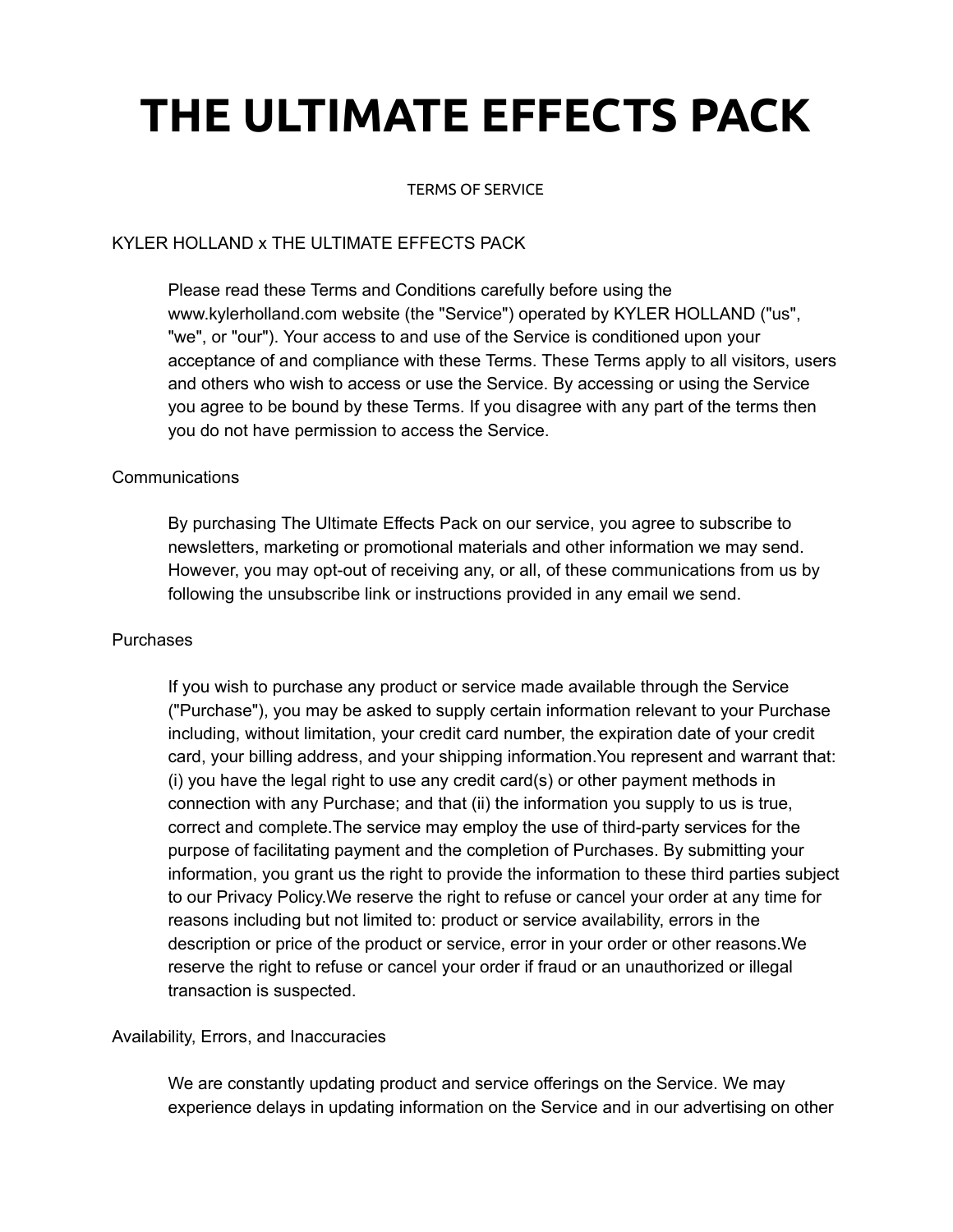web sites. The information found on the Service may contain errors or inaccuracies and may not be complete or current. Products or services may be mispriced, described inaccurately, or unavailable on the Service and we cannot guarantee the accuracy or completeness of any information found on the Service. We, therefore, reserve the right to change or update information and to correct errors, inaccuracies, or omissions at any time without prior notice.

### Links To Other Websites

Our Service may contain links to third party web sites or services that are not owned or controlled by Kyler Holland, Kyler Holland has no control over, and assumes no responsibility for the content, privacy policies, or practices of any third party web sites or services. We do not warrant the offerings of any of these entities/individuals or their websites.You acknowledge and agree that Kyler Holland shall not be responsible or liable, directly or indirectly, for any damage or loss caused or alleged to be caused by or in connection with use of or reliance on any such content, goods or services available on or through any such third party web sites or services.We strongly advise you to read the terms and conditions and privacy policies of any third party web sites or services that you visit

## Indemnification

You agree to defend, indemnify and hold harmless Kyler Holland and its licensee and licensors, and their employees, contractors, agents, officers and directors, from and against any and all claims, damages, obligations, losses, liabilities, costs or debt, and expenses (including but not limited to attorney's fees), resulting from or arising out of a) your use and access of the Service; b) a breach of these Terms

## Limitation Of Liability

In no event shall Kyler Holland, nor its directors, employees, partners, agents, suppliers, or affiliates, be liable for any indirect, incidental, special, consequential or punitive damages, including without limitation, loss of profits, data, use, goodwill, or other intangible losses, resulting from (i) your access to or use of or inability to access or use the Service; (ii) any conduct or content of any third party on the Service; (iii) any content obtained from the Service; and (iv) unauthorized access, use or alteration of your transmissions or content, whether based on warranty, contract, tort (including negligence) or any other legal theory, whether or not we have been informed of the possibility of such damage, and even if a remedy set forth herein is found to have failed of its essential purpose.

#### Changes